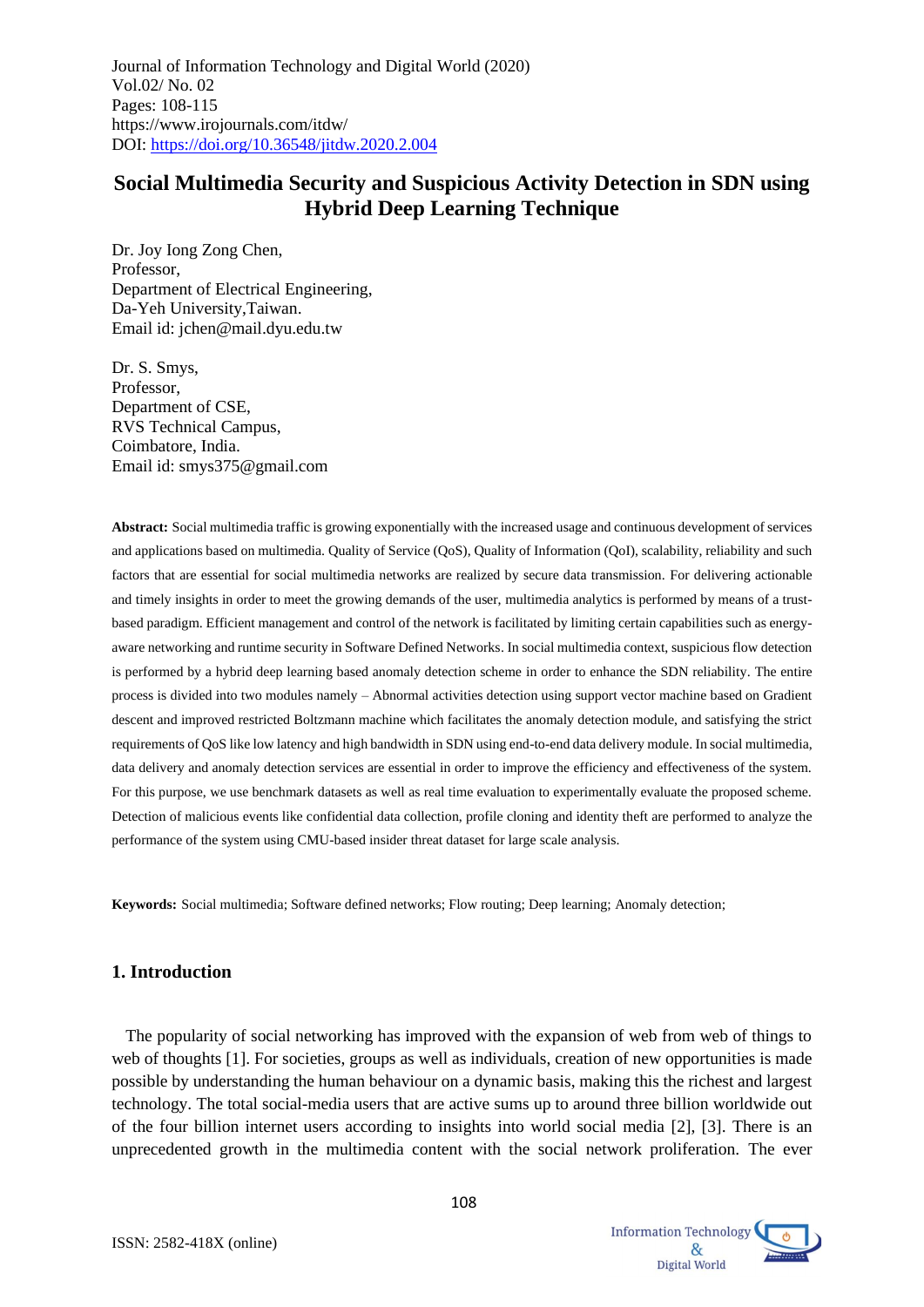growing and vibrant pool of data imposes several challenges in gaining meaningful insights due to the object oriented and content driven nature of social multimedia. Private and sensitive user data and interactions are available in social networks along with substantial multimedia content. Identity theft and other information theft occurs due to the high vulnerability of personal information and abundant readily available data [4]. The underlying architecture faces two major challenges namely security and interoperability. While maintaining the security at an adequate level, social multimedia information has to be managed and analysed for enabling pervasive and scalable communication [5].

The multimedia content is growing in an unprecedented manner across internet with the growing popularity of social networks. Along with this prolific development, a wide variety of attacks are launched by intruders on the internet industry in terms of obfuscated malicious URL, malware distribution, account hijacking, phishing attacks and impersonation attacks. The social networking sites and their widespread popularity is exploited by these attacks. The major challenges faced by the research community in terms of social media content are security and interoperability [6]. Overcoming these issues is the need of the hour by designing and developing scalable and pervasive communication paradigm.

#### **2. Related Works**

In various multimedia applications like online gaming, real-time content delivery, video conferencing, remote video-on-demand and so on, despite the perpetrated attacks of the malicious users, the network can be protected using several anomaly detection models designed by the cybersecurity researchers [7]. Recurrent Neural Networks (RNN), Stacked Auto-Encoders, Restricted Boltzmann Machine (RBM), Deep Belief Network (DBN), Convolution Neural Network (CNN), and such deep learning architectures are used widely. In order to extricate spatiotemporal data from the inputs, 3 dimensional CNN is used in the videos for abnormal event detection [8]. The SVM's probabilistic outputs decides the intra-frame classification strategies and stacked sparse coding for detecting unusual events in multimedia such as videos. In crowded activities, anomalies can be detected using CNN [9].

The performance of Convolutional Autoencoder (CAE) and influence of anomaly detection technique by analysis of input frames for high-level feature aggregation is performed by researchers [10]. A combination of multiple one-class SVM models and deep neural networks for anomaly detection in video data based on Motion and Appearance DeepNet model is proposed. In order to explore the patterns of video events, a deep Gaussian mixture model is used and feature learning is performed using PCANet for abnormal event detection using deep learning techniques [11-13]. Long-Short Term Memory and CNN schemes are integrated for detection of abnormal emotions in social media using a propounded a hybrid neural network model. In comparison with the existing machine learning algorithms, pattern recognition applications widely makes use of these techniques due to their representation learning and end-to-end training [14]. The combination of reinforcement learning along with these techniques is of potential benefits as massive amount of data requires computationally expensive techniques for training using deep learning methods.

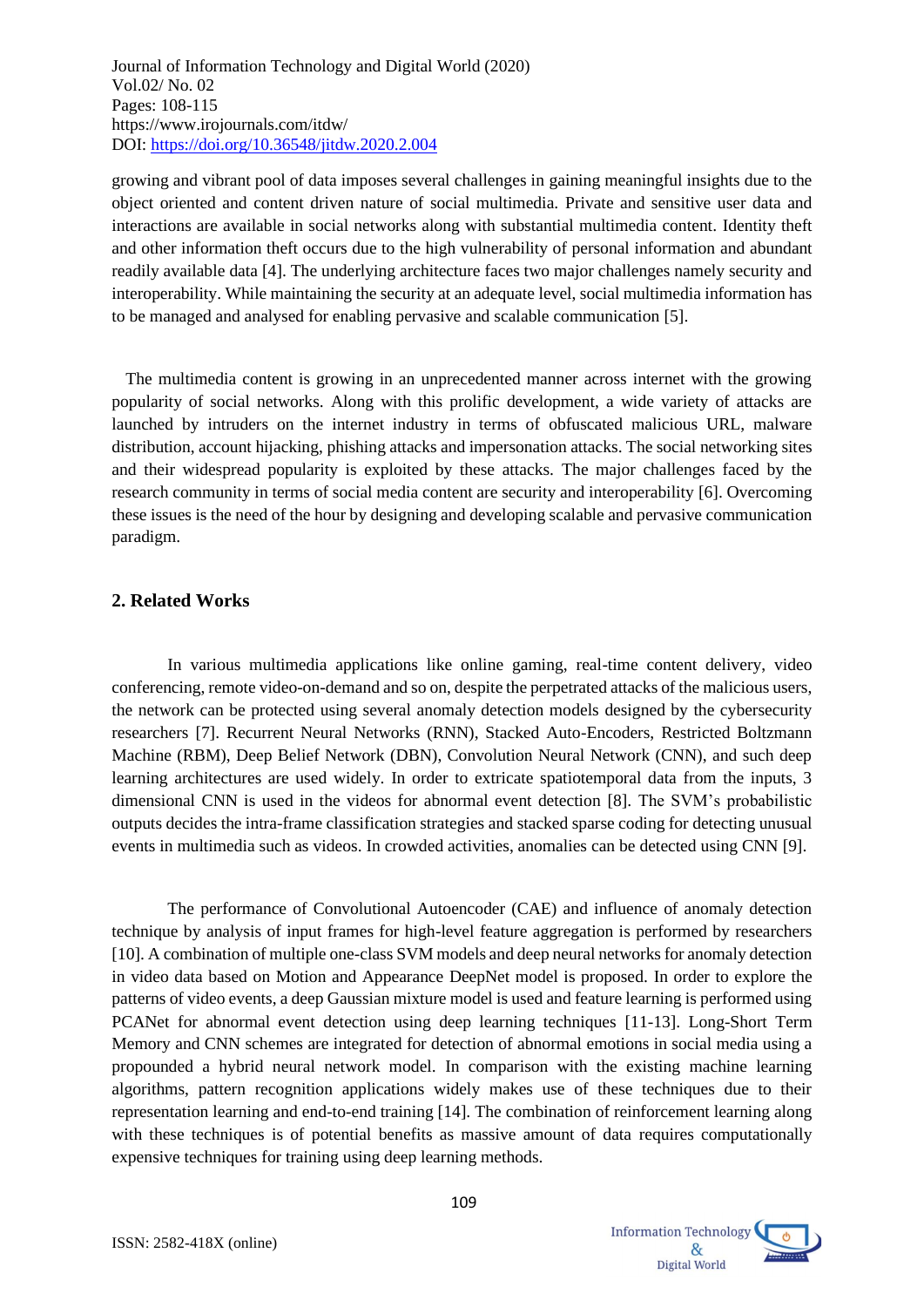## **3. Proposed Work**

SDN platform assisted end-to-end delivery for social multimedia domain for detection of network anomaly is presented in this paper. Support Vector Machine (SVM) and Restricted Boltzmann machine (RBM) based ensemble approach is presented for detection of anomaly. Gradient descent approach and mixed kernel function encapsulation schemes are applied for improving the SVM by incorporating the dropout functionality for revamping the performance of RBM. We design a routing scheme for multi-objective flow based SDN and delivery of end-to-end social media traffic [15]. Energy utilization and consumption, bandwidth, latency and such trade-offs exists on implementation of this scheme. The benchmark as well as real-time datasets are used for evaluation of the performance of the designed model.



Figure 1: Anomaly Detection Framework System model

From the physical network topology, the network control plane is decoupled using dynamic and scalable reconfigurable architecture of the SDN in this setup. Without altering the fundamental physical network components, the standard interfaces, SDN controller and centralized controller are used for implementation of the network control decisions on integration of SDN. In multiple server based applications and operations of multimedia service, in order to maintain load balancing, various nodes can interact with each other due to its programming ability [16]. The control centers maintains all the intelligent data and the multimedia devices are considered dumb. Hence, along with reliable and fast communication, convenient control is also offered by embedding SDN in multimedia analytics. As shown in Figure 1, in order to provide Quality of Experience (QoE), data delivery module and anomaly detection module are implemented in the proposed framework.

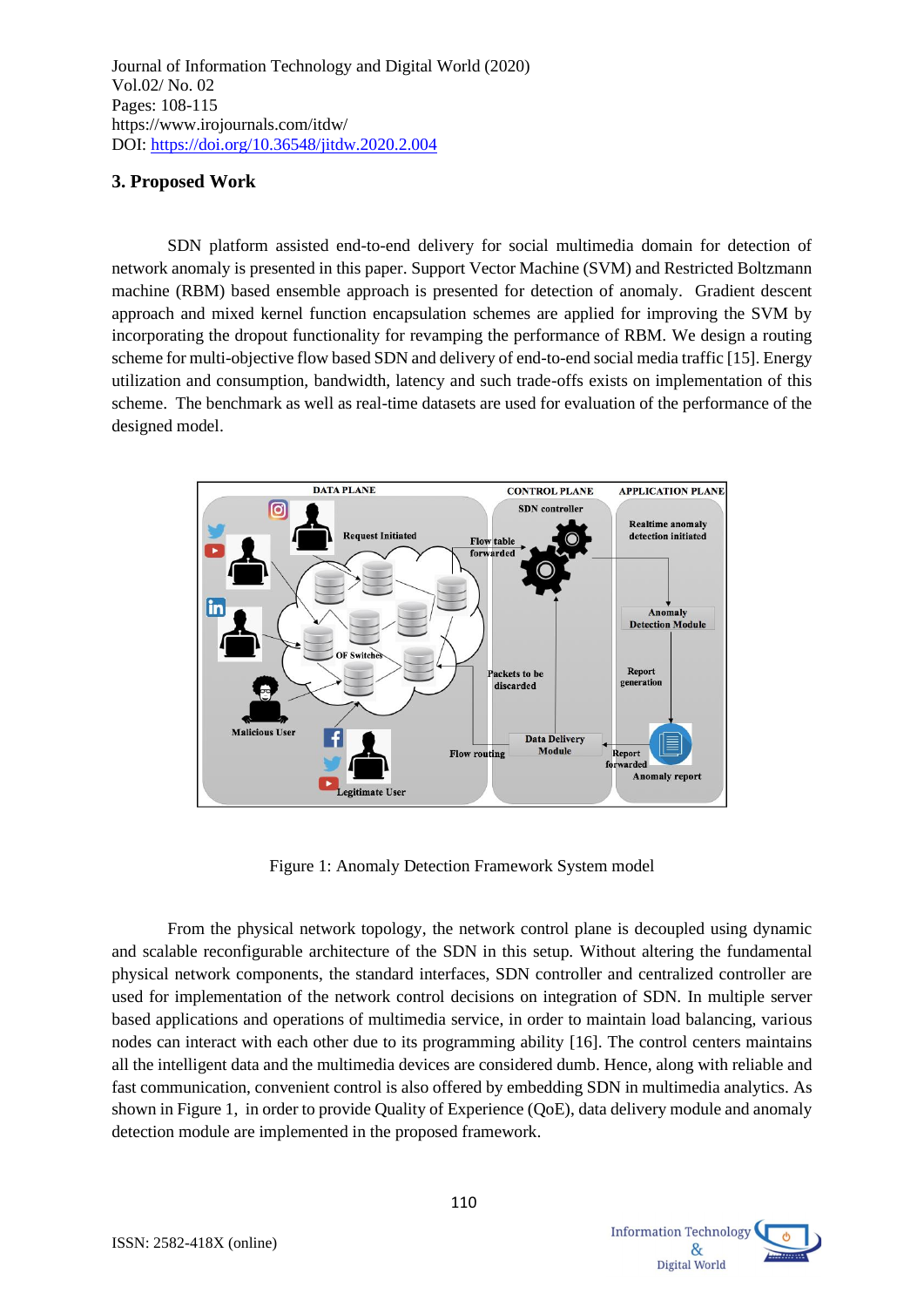#### **4. Results and Discussion**

The proposed model is evaluated with a real-time social multimedia dataset. Across the time horizon, anomalous traffic is injected for evaluation of the considered dataset. The total packets for malicious and benign instances are analyzed. Substantial amount of anomalies are detected in the generated dataset based on the results of analysis. The relevant feature sets are extracted by employing dropout functionality based improved RBM in the first phase. The designed RBM performance is further analyzed. With the increase in number of data packets, the classification error rate reduces considerably by the dropout functionality based RBM. In case of standard RBM that does not contain dropout functionality, a similar trend is observed. However, in comparison with the later, the former RBM exhibits improved performance.



Figure 2: Real-time dataset based evaluation of proposed model

The designed SVM powered with mixed kernel and gradient descent is used for classification of instances of data proposed anomaly detection model in the next phase. The proposed model is compared with three other variants for evaluation of performance namely standard SVM and RBM, standard gradient descent (GDSVM) and RBM and GDSVM and dropout coupled RBM (DRBM). The results comparing these three models is estimated and analyzed. Based on this analysis, it is evident that, when compared with the other techniques, the proposed model offers improved performance with a 0.97 highest area under the curve (AUC). The RBM+SVM offers performance of 0.93, RBM+GDSVM offers performance of 0.94, and DRBM+GDSVM offers performance of 0.97 under the proposed model.

KDD'99 dataset is tested and evaluated extensively for the proposed anomaly detection model with respect to the existing state-of-the-art models. Table 1 provides the captured traffic snippets of the user access to different social networking platforms such as WhatsApp, Instagram, twitter, Facebook etc. in which HTTP requests are available in majority. On analysis on the KDD'99 dataset with the

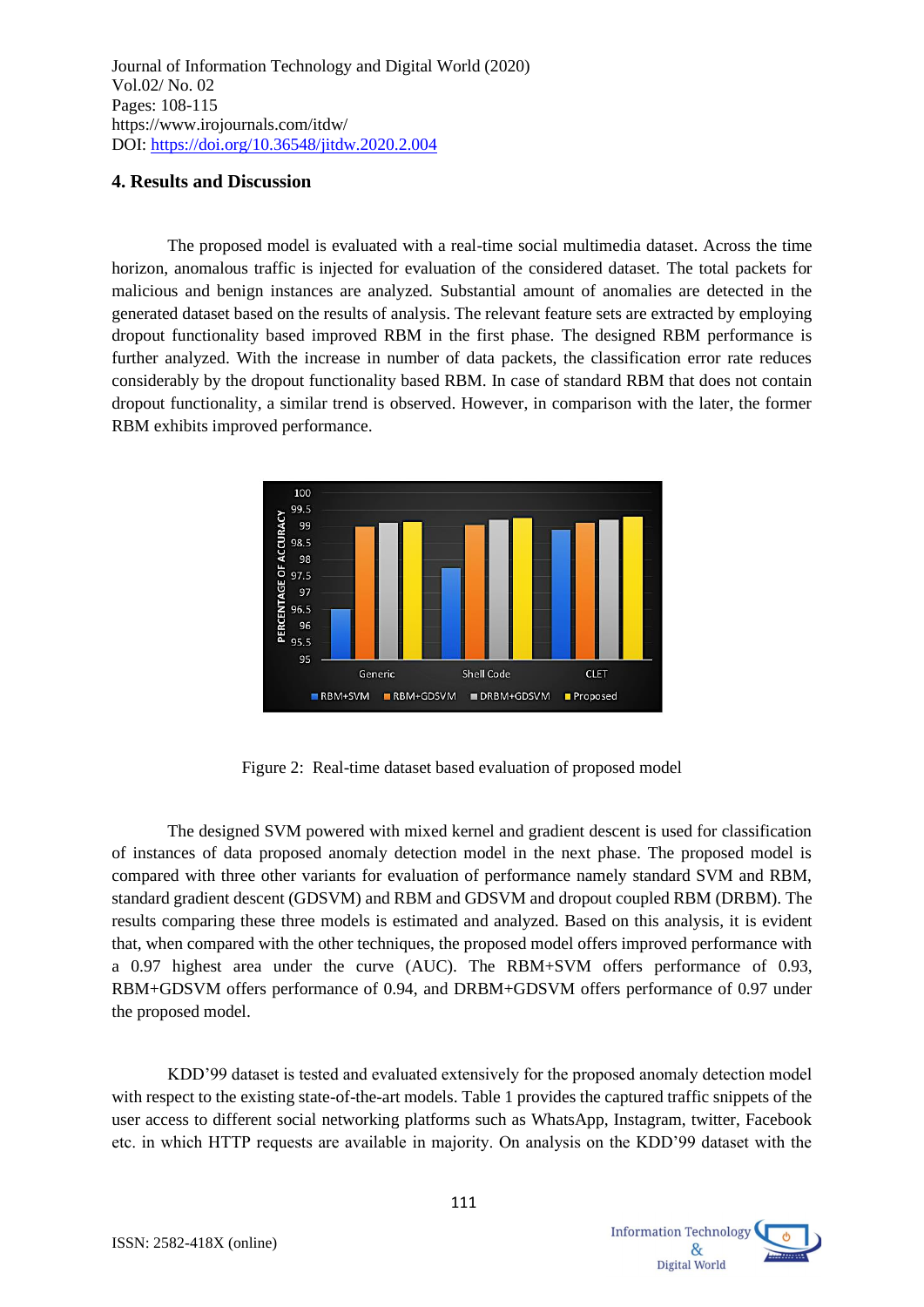proposed model, the major performance parameters such as F-score, precision, accuracy, FPR and DR are recorded and summarized. The probe data instances is 99.03%, R2L at 99%, U2R at 98.9%, DOS at 99% and normal at 99% are the values corresponding the detection rate evaluation. Based on the results obtained, on comparison, it is evident that the U2R attacks are least detected when compared to DOS attacks. U2R offers highest detection rate and FPR offers minimum detection rate on similar lines. Figure 3 represents the accuracy percentage across various class types obtained in detecting probe data, R2L, U2R, DOS and normal instances. F-score parameters and precision is also analyzed to observe the performance of the proposed scheme.

| Table 1: Network traffic characteristics |                   |      |                   |                     |
|------------------------------------------|-------------------|------|-------------------|---------------------|
| File                                     | <b>Burst Rate</b> | Rate | <b>HTTP Count</b> | <b>Packet Count</b> |
| Capture 1                                | 2.7               | 1.5  | 12100             | 320856              |
| Capture 2                                | 3                 | 1.1  | 13230             | 316728              |
| Capture 3                                | 2.1               | 1    | 8820              | 316523              |
| Capture 4                                | 2.2               | 1.2  | 8290              | 318344              |
| Capture 5                                | 2.6               | 1    | 11070             | 321345              |
| Capture 6                                | 2.5               | 1.2  | 9740              | 319453              |
| Capture 7                                | 3                 | 1.3  | 10440             | 314532              |
| Capture 8                                | 2.4               | 1.2  | 11010             | 319365              |
| Capture 9                                | 2.3               | 1.2  | 10840             | 316845              |
| Capture 10                               | 3.3               | 1.3  | 10610             | 316084              |



Figure 3: Benchmark KDD'99 dataset based evaluation on proposed model

A reference data base CMU insider threat dataset is chosen for the proposed anomaly detection module for evaluating the effectiveness. The insider threats and other social networking attacks are crucial classes that are depicted by the datasets. This acts as the motivation for the evaluation work described in this paper. File transfer, email log files and device connections along with web-browsing logs are the major publicly available datasets that are exposed to insider threat analysis. Here we have considered around 14GB of this data for analysis. On the concept of deep autoencoders, the existing scheme is analyzed on a comparative basis with this dataset.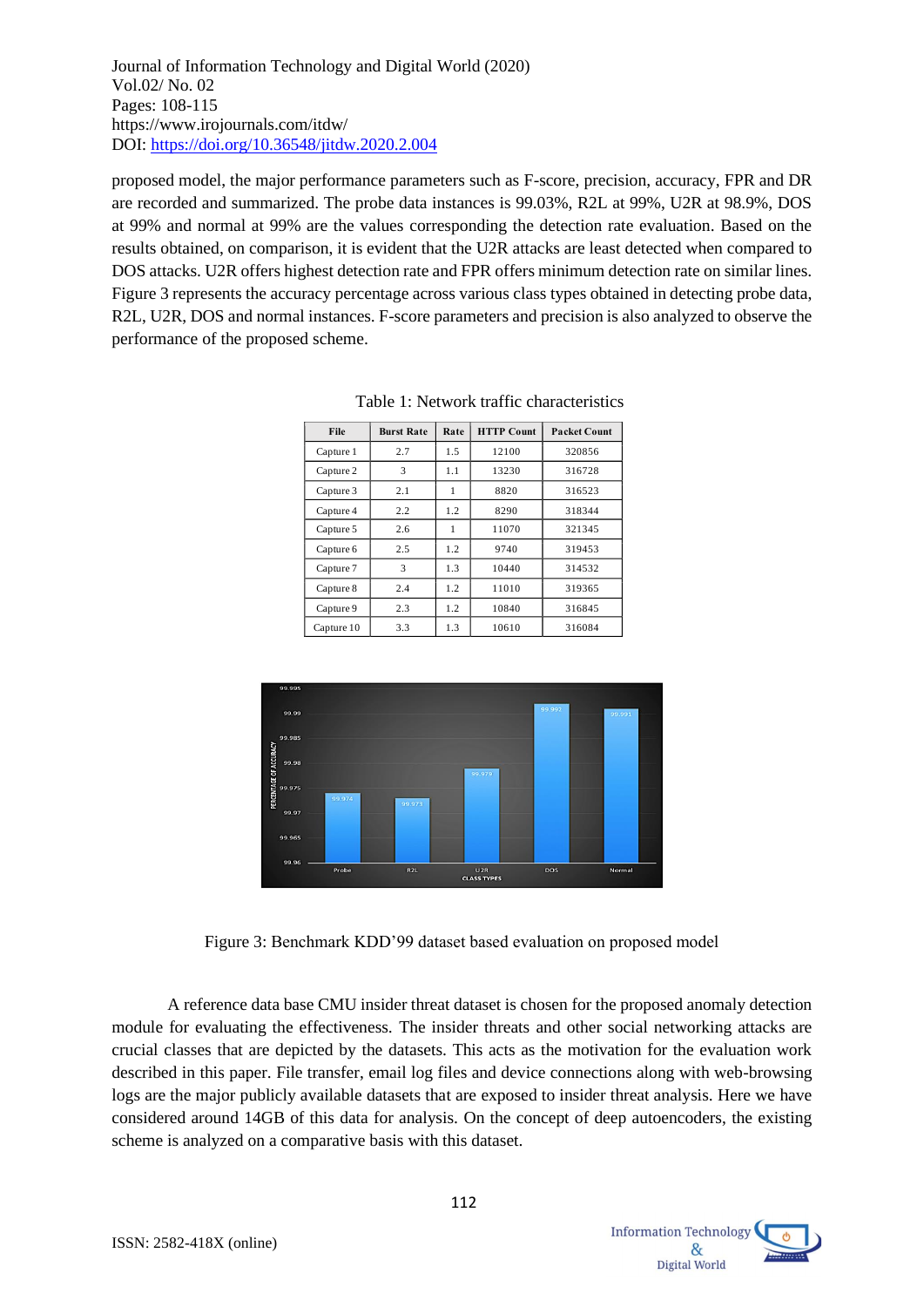

Figure 4: Insider threat dataset -CMU based comparative evaluation

Over a time duration of 1.5 years, the activity log of about thousand insiders that are userspecific are used for depicting the datasets. psychometric.csv, http.csv, email.csv, file.csv, device.csv, and logon.csv are some of the available datasets and user activity logs available in different files. Three different scenarios of insider attacks are used for defining the dataset. The first scenario depicts the case where passwords are obtained by the user by installing keylogger. The second scenario represents theft of confidential information by a user and the third scenario depicts the user's abnormal behavior. Comparison of the proposed anomaly detection module for performance evaluation on the basis of these three scenarios is done. F-score, recall and precision factors and their supremacy is used for alignment of the existing scheme in comparison with the proposed scheme.

#### **5. Conclusion**

Today's networks are exposed to several risks of network security due to the growing popularity of Social media networking platforms like twitter, WhatsApp, Instagram, Facebook and so on. For endto-end delivery of the fundamental information, it is essential to monitor and analyze the real time traffic of social media. The data delivery module enabled with SDN is coupled with a real-time anomaly detection scheme to offer a solution to the above mentioned problem. For efficient detection of anomalies, the gradient-descent approach is combined with the mixed kernel SVM encapsulation along with the dropout functionality enabled improved RBM are enabled which offer several advantages to the system. Based on the SDN, a routing scheme with multi-objective flow is enabled for efficient delivery of data. When compared with the existing state-of-the-art models, the proposed model offers impressive outcomes on evaluation with benchmark as well as real-time datasets. The datasets like CMU, KDD'99 and TIET are used in which the detection rate of over 99% is achieved on application of the proposed schemes. Smart homes, unmanned aerial vehicles, intelligent transportation systems, smart grids and so on are some of the applications in which the proposed framework can be implemented.

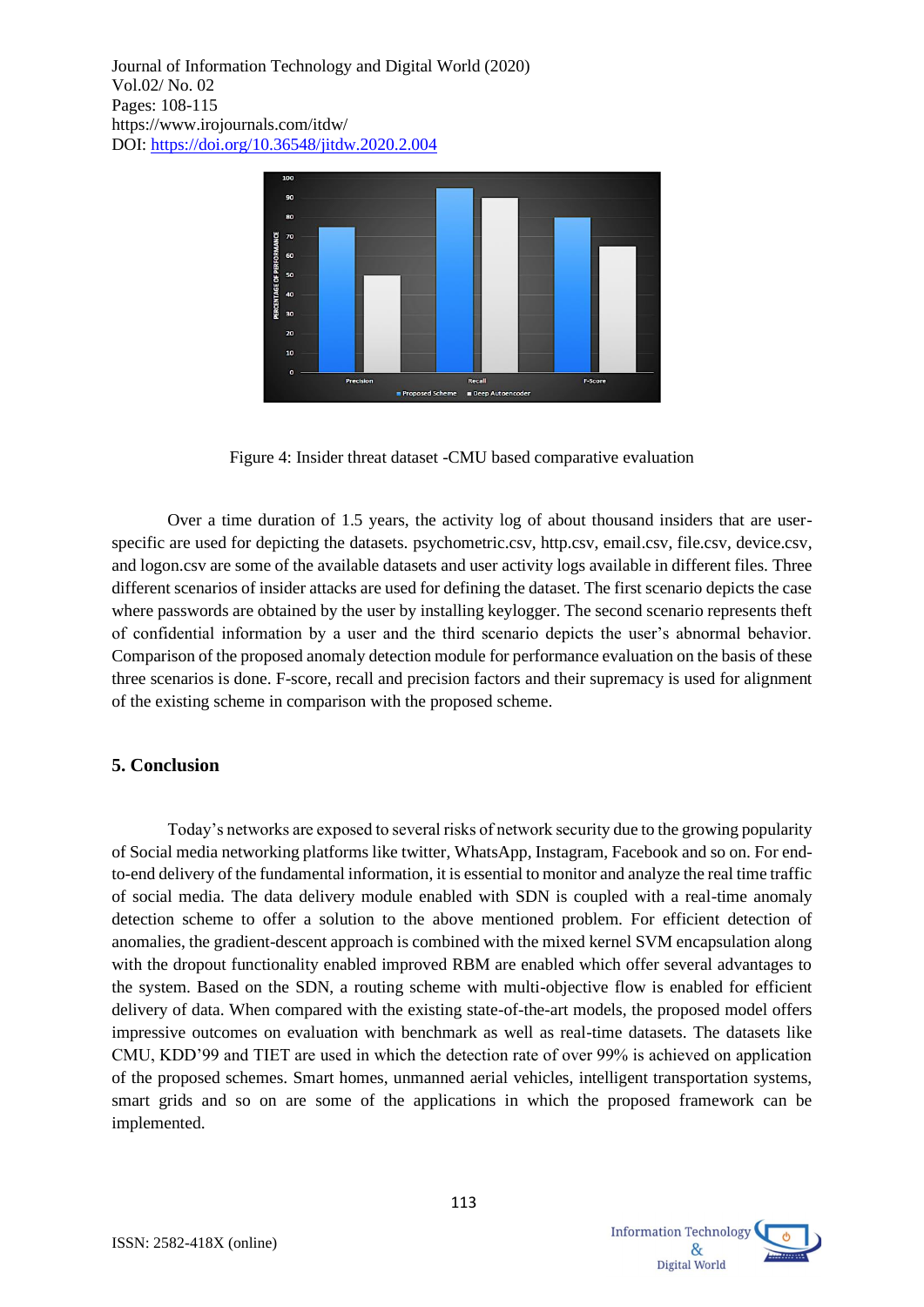#### **References**

- [1] You, Q., Luo, J., Jin, H., & Yang, J. (2016, February). Cross-modality consistent regression for joint visual-textual sentiment analysis of social multimedia. In *Proceedings of the Ninth ACM international conference on Web search and data mining* (pp. 13-22).
- [2] Nie, L., Zhang, L., Wang, M., Hong, R., Farseev, A., & Chua, T. S. (2017). Learning user attributes via mobile social multimedia analytics. *ACM Transactions on Intelligent Systems and Technology (TIST)*, *8*(3), 1-19.
- [3] Bischke, B., Bhardwaj, P., Gautam, A., Helber, P., Borth, D., & Dengel, A. (2017, September). Detection of Flooding Events in Social Multimedia and Satellite Imagery using Deep Neural Networks. In *MediaEval*.
- [4] Chaudhry, S. A. (2016). A secure biometric based multi-server authentication scheme for social multimedia networks. *Multimedia Tools and Applications*, *75*(20), 12705-12725.
- [5] Adhikary, T., Das, A. K., Razzaque, M. A., Alrubaian, M., Hassan, M. M., & Alamri, A. (2017). Quality of service aware cloud resource provisioning for social multimedia services and applications. *Multimedia Tools and Applications*, *76*(12), 14485-14509.
- [6] You, Q. (2016, October). Sentiment and emotion analysis for social multimedia: Methodologies and applications. In *Proceedings of the 24th ACM international conference on Multimedia* (pp. 1445-1449).
- [7] Li, C. T., Shan, M. K., Jheng, S. H., & Chou, K. C. (2016). Exploiting concept drift to predict popularity of social multimedia in microblogs. *Information Sciences*, *339*, 310-331.
- [8] Petkos, G., Schinas, M., Papadopoulos, S., & Kompatsiaris, Y. (2017). Graph-based multimodal clustering for social multimedia. *Multimedia Tools and Applications*, *76*(6), 7897- 7919.
- [9] Luo, J., Borth, D., & You, Q. (2017, October). Social multimedia sentiment analysis. In *Proceedings of the 25th ACM international conference on Multimedia* (pp. 1953-1954).
- [10] Garg, S., Kaur, K., Kumar, N., Kaddoum, G., Zomaya, A. Y., & Ranjan, R. (2019). A hybrid deep learning-based model for anomaly detection in cloud datacenter networks. *IEEE Transactions on Network and Service Management*, *16*(3), 924-935.
- [11] Haider, S., Akhunzada, A., Ahmed, G., & Raza, M. (2019, August). Deep Learning based Ensemble Convolutional Neural Network Solution for Distributed Denial of Service Detection in SDNs. In *2019 UK/China Emerging Technologies (UCET)* (pp. 1-4). IEEE.
- [12] Singh, A., Aujla, G. S., Garg, S., Kaddoum, G., & Singh, G. (2019). Deep Learningbased SDN Model for Internet of Things: An Incremental Tensor Train Approach. *IEEE Internet of Things Journal*.
- [13] Garg, S., Kaur, K., Kaddoum, G., Ahmed, S. H., & Jayakody, D. N. K. (2019). SDNbased secure and privacy-preserving scheme for vehicular networks: a 5G perspective. *IEEE Transactions on Vehicular Technology*, *68*(9), 8421-8434.
- [14] Garg, S., Kaur, K., Batra, S., Kaddoum, G., Kumar, N., & Boukerche, A. (2020). A multi-stage anomaly detection scheme for augmenting the security in IoT-enabled applications. *Future Generation Computer Systems*, *104*, 105-118.
- [15] Karthiban, M. K., & Raj, J. S. (2019). BIG DATA ANALYTICS FOR DEVELOPING SECURE INTERNET OF EVERYTHING. *Journal of ISMAC*, *1*(02), 129-136.